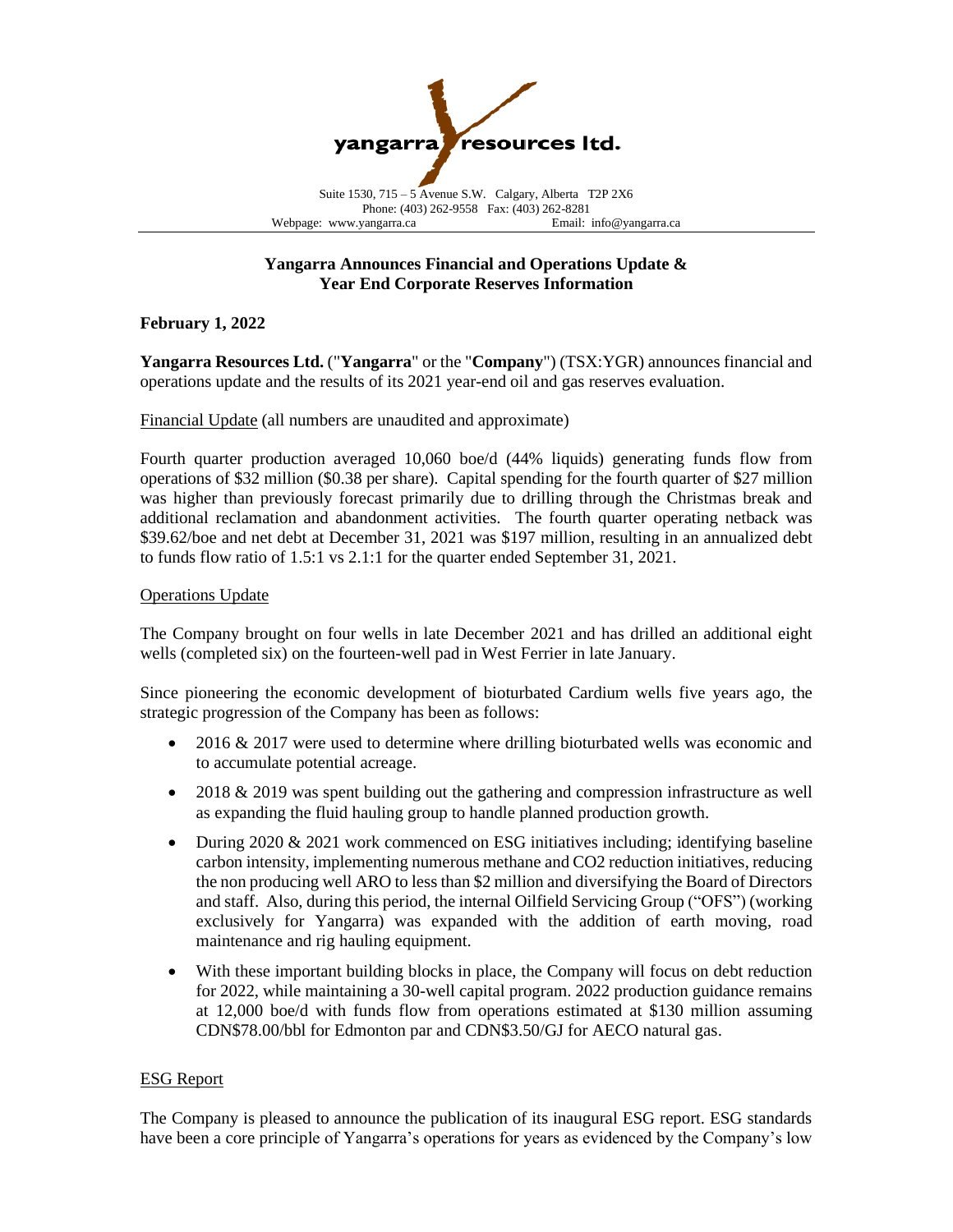ARO & recent work on reducing emissions. The ESG report will allow stakeholders to benchmark Yangarra's metrics with a peer group and highlights Yangarra's stellar track record. The report can be found on our website at [www.yangarra.ca.](http://www.yangarra.ca/)

## Reserve Report Highlights

# *Summary*

Yangarra has been drilling its bioturbated Cardium formation for over five years. Initial decline profiles were determined without the benefit of production history, as none existed, and were therefore based entirely on initial production rates. As significant production history is now available, the reserve report and in particular the Company's proved developed non-producing reserves is being revised appropriately with the updated production history. To better reflect the accumulated progression of drilling and production in the bioturbated Cardium, the Company is presenting a 5-year average for F&D costs.

The reserve report uses an Edmonton Par price of \$81.25/bbl for 2022 vs current pricing for Edmonton par at over \$95.00/bbl.

All reserves information contained in this press release are based on the Company's 2021 NI 51- 101 oil and gas reserve report dated February 1, 2022, as prepared by Deloitte LLP (The "**2021 Reserve Report**").

*Proved Developed Producing ("PDP") Reserves* 

- 19.6 million boe (14% decrease from 2020)
- Net present value before tax discounted at 10% ("NPV10") of \$345 million (9% increase from 2020)
- Yangarra's trailing 5-year PDP F&D is \$17.25/boe
- PDP net asset value per fully diluted common share ("NAV per FD Share") of \$1.63
- PDP Reserve Life Index ("RLI") based on fourth quarter 2021 production of 5.3 years

# *Total Proved reserves ("1P")*

- 82.8 million boe (14% decrease from 2020)
- NPV10 of \$1.0 billion (1% decrease from 2020)
- 1P future development costs of \$443 million
- Yangarra's trailing 5-year 1P F&D is \$10.87/boe
- 1P NAV per FD Share of \$8.92
- RLI based on fourth quarter 2021 production of 22.7 years

## *Proved plus probable reserves ("2P")*

- 141.2 million boe (10% decrease from 2020)
- NPV10 of \$1.5 billion (1% increase from 2020)
- 2P Future development costs of \$658 million
- Yangarra's trailing 5-year 2P F&D is \$8.06/boe
- 2P NAV per FD Share of \$13.86
- RLI of 38.7 years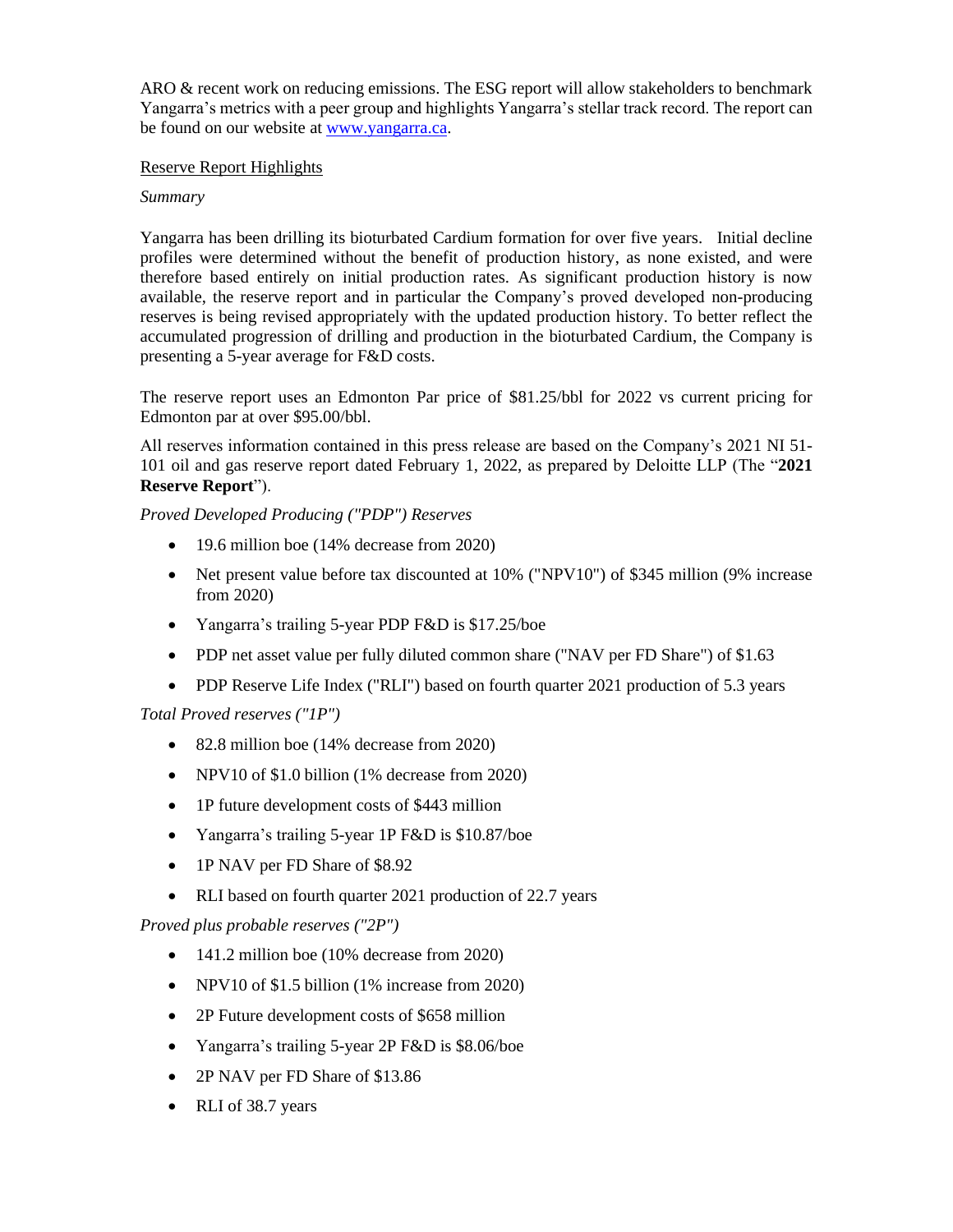## **Oil and Gas Reserves**

The following tables summarize certain information contained in the 2021 Reserve Report. The 2021 Reserve Report encompasses 100% of Yangarra's oil and gas properties and was prepared in accordance with definitions, standards and procedures contained in the Canadian Oil and Gas Evaluation Handbook and National Instrument 51-101 - *Standards of Disclosure for Oil and Gas Activities* ("**NI 51-101**") by Deloitte.

## Summary of Oil and Gas Reserves *(1)(2) (Company Share Gross volumes based on forecast price and costs)*

#### **Reserves Category**

|                                   | Light and<br><b>Medium Oil</b><br>(Mbbl) | <b>Natural Gas</b><br>Liquids<br>(Mbbl) | <b>Conventional</b><br>Gas<br>(MMcf) | <b>Shale</b><br>Gas<br>(MMcf) | <b>Total BOE</b><br>2021<br>(Mboe) | <b>Total BOE</b><br>2020<br>(Mboe) |
|-----------------------------------|------------------------------------------|-----------------------------------------|--------------------------------------|-------------------------------|------------------------------------|------------------------------------|
| Proved Developed Producing        | 3,972                                    | 4,029                                   | 68,792                               | 521                           | 19,553                             | 22,754                             |
| Proved Developed Non-Producing    | 143                                      | 296                                     | 5,092                                | $\overline{0}$                | 1.288                              | 12,595                             |
| Proved Undeveloped                | 13.768                                   | 12.492                                  | 208,703                              | 5,315                         | 61,929                             | 61,084                             |
| <b>Total Proved</b>               | 17,883                                   | 16,817                                  | 282,587                              | 5,835                         | 82,770                             | 96,434                             |
| Probable                          | 12.109                                   | 12.350                                  | 196.865                              | 7,692                         | 58.461                             | 61,127                             |
| <b>Total Proved Plus Probable</b> | 29,902                                   | 29,166                                  | 479,453                              | 13,527                        | 141,232                            | 157,561                            |

Notes:

(1) Total values may not add due to rounding.

(2) BOEs are derived by converting gas to oil equivalent in the ratio of six thousand cubic feet of gas to one barrel of oil (6 Mcf:1 bbl).

### Summary of Net Present Values of Future Net Revenue (Before Tax) (1)(4) *(Based on forecast price and costs)*

| As At December 31, $2021^{(2)}$                |                  |                  |                   |                   |                | As At<br>December 31,<br>$2020^{(3)}$ |
|------------------------------------------------|------------------|------------------|-------------------|-------------------|----------------|---------------------------------------|
| <b>Reserves Category</b>                       | $0.0\%$<br>(M\$) | $5.0\%$<br>(M\$) | $10.0\%$<br>(M\$) | $15.0\%$<br>(M\$) | 20.0%<br>(M\$) | $10.0\%$<br>(M\$)                     |
| Proved Developed Producing                     | 493,715          | 404,060          | 345,074           | 303,694           | 273,146        | 316,329                               |
| Proved Developed Non-<br>Producing             | 26,153           | 19.487           | 15,348            | 12.613            | 10,705         | 160,446                               |
| Proved Undeveloped                             | 1,242,479        | 890,609          | 676.652           | 536,017           | 438,033        | 573.429                               |
| <b>Total Proved</b>                            | 1,762,346        | 1,314,155        | 1,037,073         | 852,323           | 721,883        | 1,050,203                             |
| Probable                                       | 1,417,042        | 762,882          | 469,039           | 313,911           | 222,951        | 439,246                               |
| <b>Total Proved Plus Probable</b><br><b>AT</b> | 3,179,388        | 2,077,037        | 1.506.113         | 1,166,235         | 944,834        | 1,489,449                             |

Notes:

(1) Total values may not add due to rounding.

- (2) Forecast pricing used is based on Deloitte published price forecasts effective December 31, 2021.
- (3) Forecast pricing used is based on Deloitte published price forecasts effective December 31, 2020.
- (4) Cash flows are reduced for future abandonment costs and estimated capital for future development associated with the reserves.

#### Reserve Definitions:

(a) "Proved" reserves are those reserves that can be estimated with a high degree of certainty to be recoverable. It is likely that the actual remaining quantities recovered will exceed the estimated proved reserves.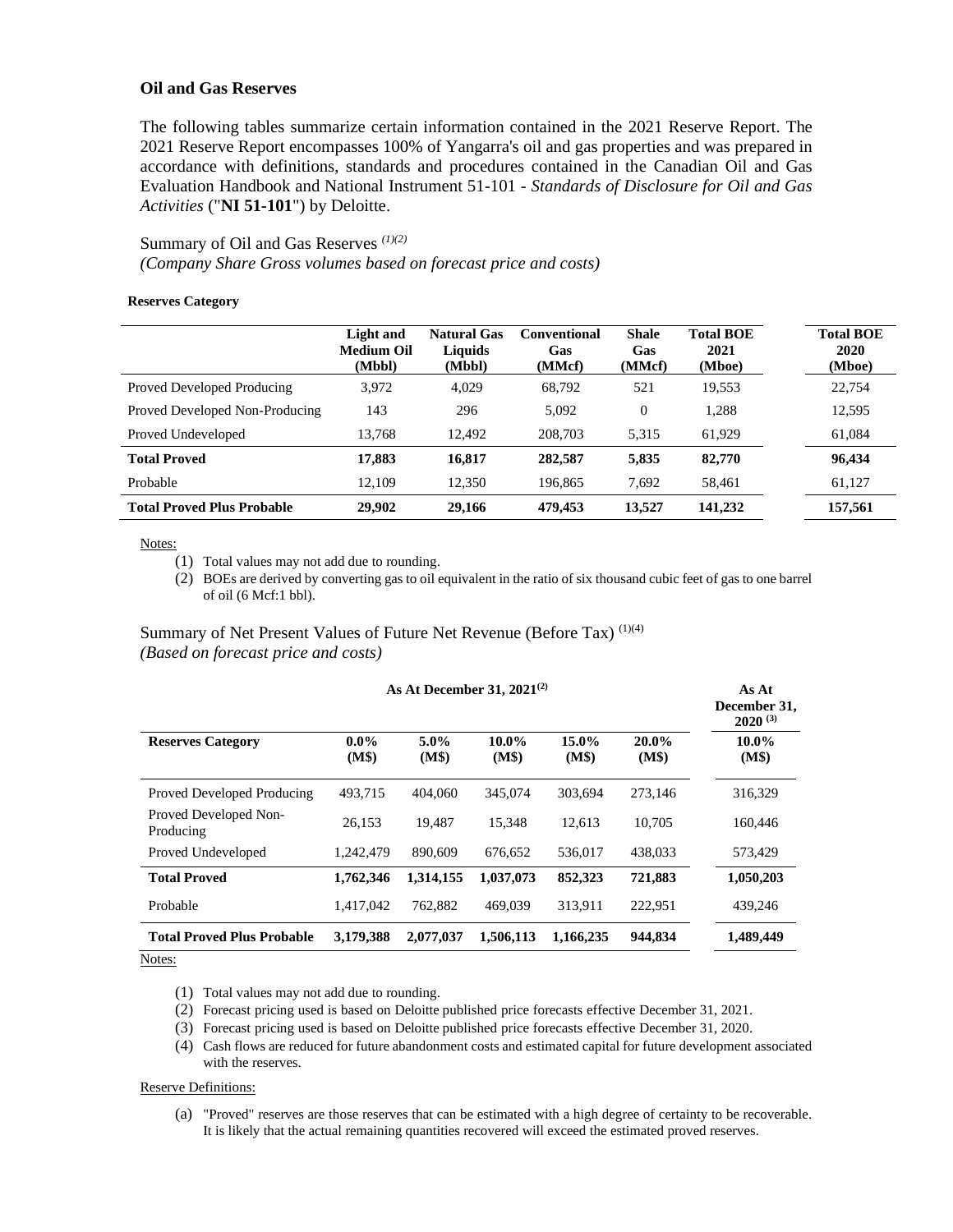- (b) "Probable" reserves are those additional reserves that are less certain to be recovered than proved reserves. It is equally likely that the actual remaining quantities recovered will be greater or less than the sum of the estimated proved plus probable reserves.
- (c) "Developed" reserves are those reserves that are expected to be recovered from existing wells and installed facilities or, if facilities have not been installed, that would involve a low expenditure (e.g. when compared to the cost of drilling a well) to put the reserves on production.
- (d) "Developed Producing" reserves are those reserves that are expected to be recovered from completion intervals open at the time of the estimate. These reserves may be currently producing or, if shut-in, they must have previously been on production, and the date of resumption of production must be known with reasonable certainty.
- (e) "Developed Non-Producing" reserves are those reserves that either have not been on production, or have previously been on production, but are shut in, and the date of resumption of production is unknown.
- (f) "Undeveloped" reserves are those reserves expected to be recovered from known accumulations where a significant expenditure (for example, when compared to the cost of drilling a well) is required to render them capable of production. They must fully meet the requirements of the reserves classification (proved, probable, possible) to which they are assigned.

### **Reconciliations of Changes in Reserves**

The following table sets out a reconciliation of the changes in the Corporation's reserves as at December 31, 2021 against such reserves at December 31, 2020 based on forecast prices and cost assumptions:

|                            | <b>Light and Medium Oil</b> |          |             | <b>Natural Gas Liquids</b> |            |                    |
|----------------------------|-----------------------------|----------|-------------|----------------------------|------------|--------------------|
|                            | Gross                       |          |             |                            |            | Gross              |
|                            | Gross                       | Gross    | Proved Plus | Gross                      | Gross      | <b>Proved Plus</b> |
|                            | Proved                      | Probable | Probable    | Proved                     | Probable   | Probable           |
|                            | (Mstb)                      | (Mstb)   | (Mstb)      | (Mstb)                     | (Mstb)     | (Mstb)             |
| <b>Opening Balance</b>     | 19,972.4                    | 12,153.9 | 32,126.4    | 19,709.0                   | 12,959.3   | 32,668.2           |
| Production                 | $-882.8$                    | 0.0      | $-882.8$    | $-691.7$                   | 0.0        | $-691.7$           |
| <b>Technical Revisions</b> | $-3,006.8$                  | $-981.6$ | $-3.988.5$  | $-4.233.1$                 | $-1.678.0$ | $-5,911.0$         |
| Extensions                 | 1,785.5                     | 818.5    | 2.604.0     | 2,020.7                    | 1.045.0    | 3,065.7            |
| <b>Economic Factors</b>    | 15.0                        | 28.2     | 43.2        | 11.7                       | 23.1       | 34.8               |
| Closing Balance            | 17,883.4                    | 12,018.9 | 29,902.3    | 16,816.5                   | 12,349.5   | 29,166             |

|                            | <b>Conventional Gas</b> |             |                    | <b>Shale Gas</b> |          |                    |
|----------------------------|-------------------------|-------------|--------------------|------------------|----------|--------------------|
|                            | Gross                   |             |                    |                  |          | Gross              |
|                            | Gross                   | Gross       | <b>Proved Plus</b> | Gross            | Gross    | <b>Proved Plus</b> |
|                            | Proved                  | Probable    | Probable           | Proved           | Probable | Probable           |
|                            | (MMcf)                  | (MMcf)      | (MMcf)             | (MMcf)           | (MMcf)   | (MMcf)             |
| <b>Opening Balance</b>     | 333,869.6               | 207,953.4   | 541,823.0          | 6,643.0          | 8,131.8  | 14,774.8           |
| Production                 | $-11,728.6$             | 0.0         | $-11,728.6$        | $-65.1$          | 0.0      | $-65.1$            |
| <b>Technical Revisions</b> | $-74,175.3$             | $-29.187.3$ | $-103.362.6$       | $-742.7$         | $-439.6$ | $-1,182.2$         |
| Extensions                 | 34.417.6                | 17.697.1    | 52,114.8           | 0.0              | 0.0      | 0.0                |
| <b>Economic Factors</b>    | 204.1                   | 401.9       | 606.0              | 0.0              | 0.0      | 0.0                |
| Closing Balance            | 282,587.4               | 196,865.2   | 479,452.6          | 5,835.2          | 7,692.2  | 13,527.4           |

|                            |             | <b>MBOE</b> |             |
|----------------------------|-------------|-------------|-------------|
|                            |             |             | Gross       |
|                            | Gross       | Gross       | Proved Plus |
|                            | Proved      | Probable    | Probable    |
|                            | (Mboe)      | (Mboe)      | (Mboe)      |
| <b>Opening Balance</b>     | 96,433.5    | 61,127.4    | 157,560.9   |
| Production                 | $-3,540.1$  | 0.0         | $-3,540.1$  |
| <b>Technical Revisions</b> | $-19,726.2$ | $-7,597.4$  | $-27.323.6$ |
| Extensions                 | 9.542.5     | 4.813.0     | 14.355.5    |
| <b>Economic Factors</b>    | 60.7        | 118.3       | 179.0       |
| Closing Balance            | 82,770.3    | 58,461.4    | 141,231.6   |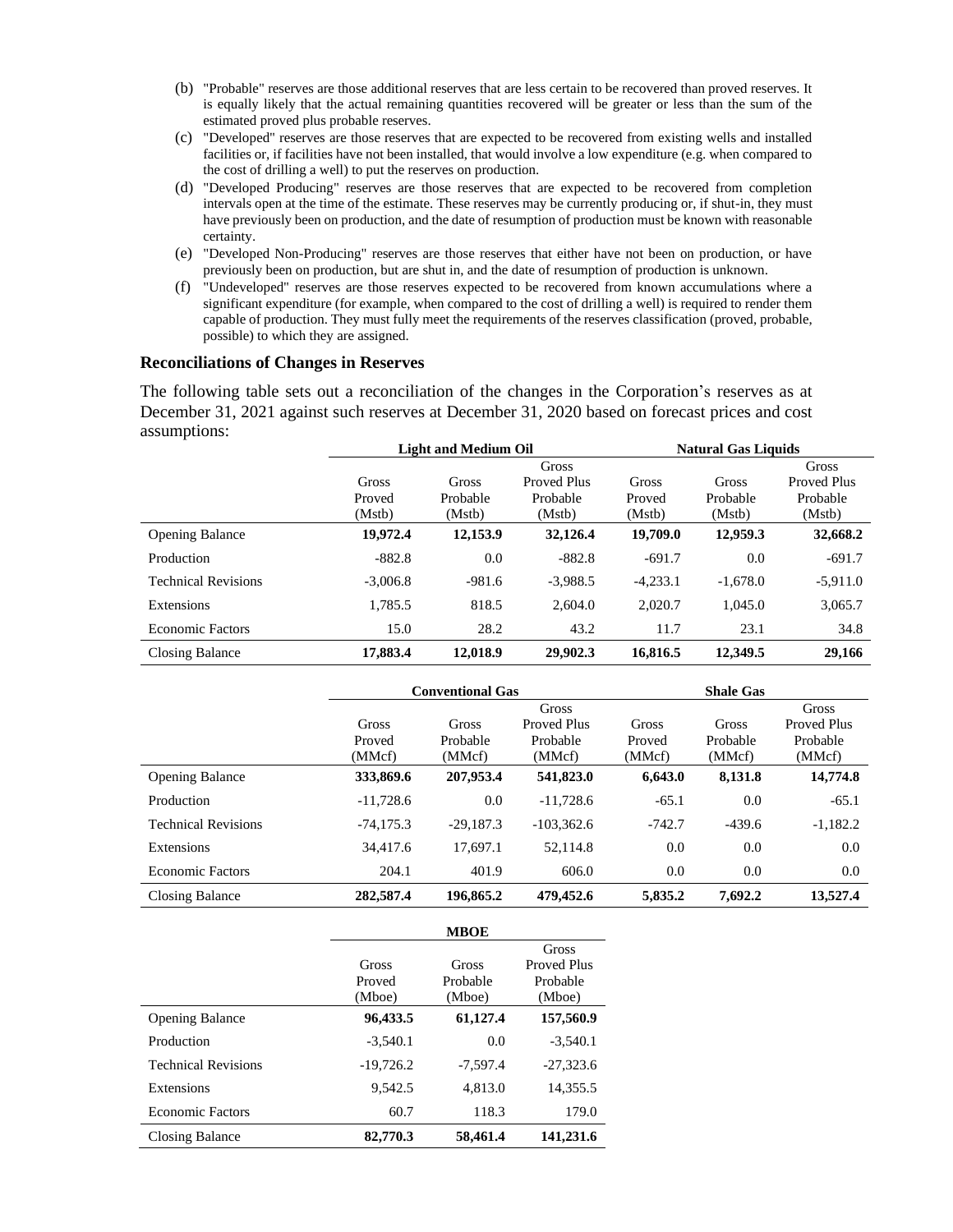## **Forecast Prices Used in Estimates**

The forecast price and market forecasts prepared by Deloitte are based on information available from numerous government agencies, industry publication, oil refineries, natural gas marketers, and industry trends. The prices are Deloitte's best estimate of how the future will look, based on the many uncertainties that exist in both the domestic Canadian and international petroleum industries. Deloitte considers the current monthly trends, the actual and trends for the year to date, and the prior year actual in determining the forecast. The crude oil and natural gas forecasts are based on yearly variable factors weighted to higher percent in current data and reflecting a higher percent to the prior year historical. These forecasts are Deloitte's interpretation of current available information and while they are considered reasonable, changing market conditions or additional information may require alteration from the indicated effective date.

Inflation forecasts and exchange rates, an integral part of the forecast, have also been considered.

|             |         |         | <b>Price Inflation Rate</b> Cost Inflation Rate Cdn to US Exchange Rate |
|-------------|---------|---------|-------------------------------------------------------------------------|
|             |         |         |                                                                         |
| 2022        | $0.0\%$ | $0.0\%$ | 0.800                                                                   |
| 2023        | 2.0%    | 2.0%    | 0.800                                                                   |
| 2024        | 2.0%    | 2.0%    | 0.800                                                                   |
| 2025        | 2.0%    | 2.0%    | 0.800                                                                   |
| 2026 beyond | 2.0%    | 2.0%    | 0.800                                                                   |

|             |  | Oil, NGL, and natural gas base case prices, utilized by Deloitte in the Deloitte Reserve Report were |  |
|-------------|--|------------------------------------------------------------------------------------------------------|--|
| as follows: |  |                                                                                                      |  |

|          | Oil        |                | Natural Gas |            | Natural Gas Liquids |                |            |
|----------|------------|----------------|-------------|------------|---------------------|----------------|------------|
|          |            |                | Alberta     | Alberta    |                     |                |            |
|          | <b>WTI</b> | Edmonton       | Reference   | $AECO -$   | Pentanes $+$        |                |            |
|          | Cushing    | City Gate      | – Gas       | Gas        | Condensate          | <b>Butanes</b> | Propane    |
| Year     | (Oklahoma) | $40^\circ$ API | Prices      | Prices     | Edmonton            | Edmonton       | Edmonton   |
|          | (SUS/bbl)  | (\$Cdn/bbl)    | (SCdn/mcf)  | (SCdn/mcf) | (\$Cdn/bbl)         | (\$Cdn/bbl)    | (SCdn/bbl) |
| Forecast |            |                |             |            |                     |                |            |
| 2022     | \$69.00    | \$81.25        | \$3.25      | \$3.65     | \$85.30             | \$56.90        | \$44.70    |
| 2023     | \$65.30    | \$75.25        | \$2.85      | \$3.25     | \$79.00             | \$45.15        | \$33.85    |
| 2024     | \$61.40    | \$70.25        | \$2.75      | \$3.15     | \$73.75             | \$42.15        | \$31.65    |
| 2025     | \$62.60    | \$71.65        | \$2.80      | \$3.25     | \$75.25             | \$43.00        | \$32.25    |
| 2026     | \$63.85    | \$73.05        | \$2.85      | \$3.30     | \$76.75             | \$43.85        | \$32.90    |

Escalation of 2.0% Thereafter

#### Notes:

- All prices are in Canadian dollars except WTI which are in U.S. dollars.
- Edmonton City Gate prices based on light sweet crude posted at major Canadian refineries (40 Deg. API <0.5% Sulphur).
- Natural Gas Liquid prices are forecasted at Edmonton therefore an additional transportation cost must be included to plant gate sales point.
- 1 Mcf is equivalent to 1 mmbtu.
- Alberta gas prices, except AECO, include an average cost of service to the plant gate.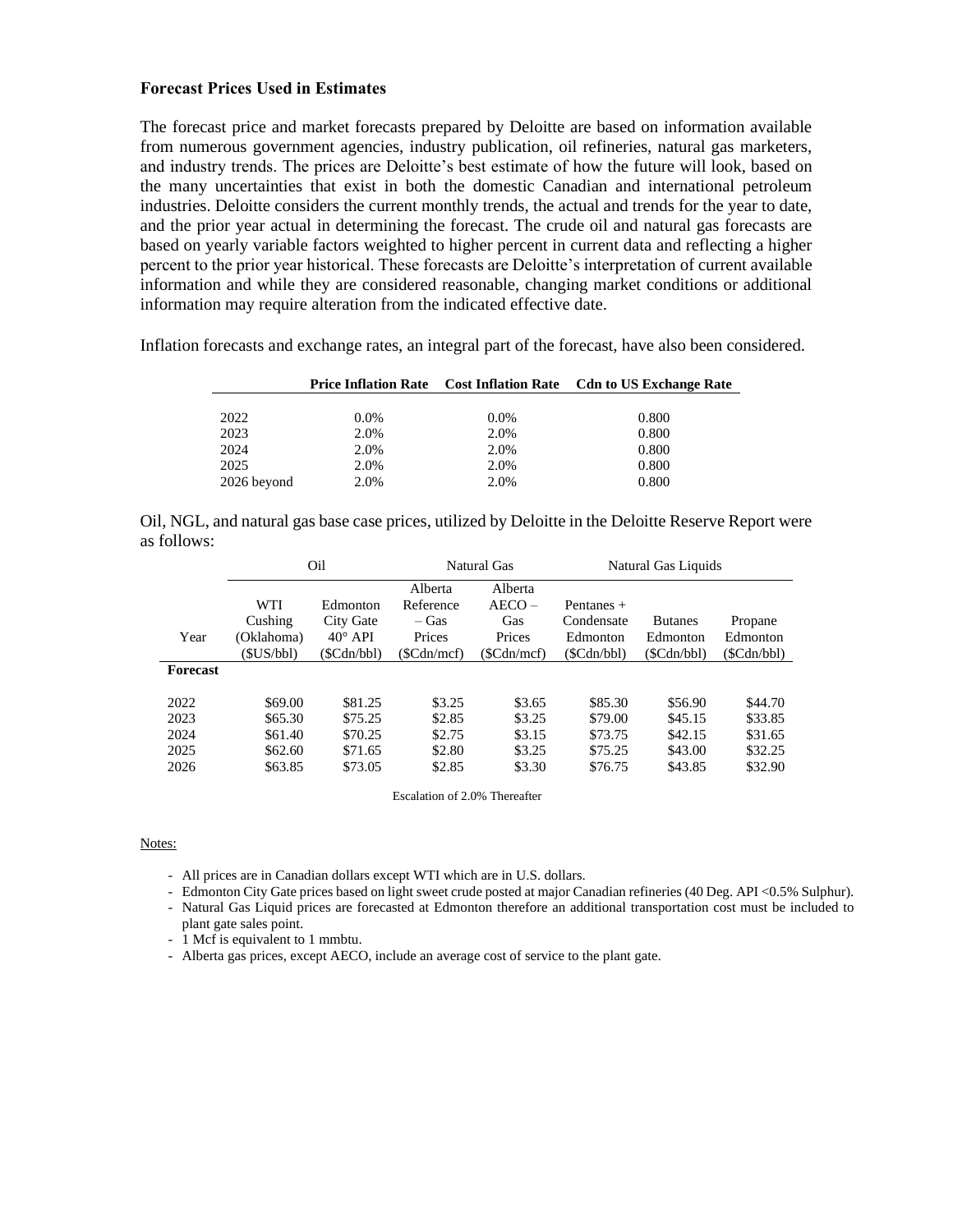## Finding and Development Costs

Yangarra's F&D costs for 2021, 2020 and the five-year average are presented in the tables below. The costs used in the F&D calculation are the capital costs related to: land acquisition and retention; drilling; completions; tangible well site; tie-ins; and facilities, plus the change in estimated future development costs as per the independent reserve report. Acquisition costs are net of any proceeds from dispositions of properties. Due to the timing of capital costs and the subjectivity in the estimation of future costs, the aggregate of the exploration and development costs incurred in the most recent financial year and the change during that year in estimated future development costs generally will not reflect total finding and development costs related to reserve additions for that year. The reserves used in this calculation are Company net reserve additions, including revisions.

| <b>Proved Developed Producing Finding &amp; Development Costs (\$ millions)</b>    |           |        |               |
|------------------------------------------------------------------------------------|-----------|--------|---------------|
|                                                                                    | 2021      | 2020   | $2017 - 2021$ |
| Capital expenditures                                                               | 88.5      | 51.5   | 494.8         |
| Reserve additions, net production (Mboe)                                           | 58.9      | 845    | 28,686        |
| Proved Developed Producing F&D costs - including future capital (\$/boe)           | 1,502.2   | 60.76  | 17.25         |
| <b>Proved Recycle Ratio</b> (\$32.25/boe annual operating netback)                 | 0.02      | 0.26   |               |
|                                                                                    |           |        |               |
| <b>Proved Finding &amp; Development Costs (\$ millions)</b>                        | 2021      | 2020   | 2017 - 2021   |
| Capital expenditures                                                               | 88.5      | 51.5   | 494.8         |
| Change in future capital                                                           | 23.5      | (9.7)  | 193.0         |
| Total capital for F&D                                                              | 108.5     | 41.8   | 684.3         |
| Reserve additions, net production (Mboe)                                           | (10, 404) | 14,452 | 63,289        |
| Proved F&D costs – including future capital (\$/boe)                               | N/A       | 2.88   | 10.87         |
| Proved F&D costs – excluding future capital (\$/boe)                               | N/A       | 3.55   | 7.82          |
| <b>Proved Recycle Ratio</b>                                                        |           |        |               |
| Including future capital                                                           | N/A       | 5.56   |               |
| Excluding future capital                                                           | N/A       | 4.51   |               |
|                                                                                    |           |        |               |
|                                                                                    |           |        |               |
| <b>Proved plus Probable Finding &amp; Development Costs (\$ millions)</b>          | 2021      | 2020   | 2017 - 2021   |
| Capital expenditures                                                               | 88.5      | 51.5   | 494.8         |
| Change in future capital                                                           | 36.4      | (28.2) | 291.8         |
| Total capital for F&D                                                              | 121.4     | 23.3   | 783.1         |
| Reserve additions, net production (Mboe)                                           | (13,070)  | 15,534 | 97,572        |
| Proved plus Probable $F&D \text{ costs} - \text{including future capital ($/boe)}$ | N/A       | 1.49   | 8.06          |
| Proved plus Probable F&D costs - excluding future capital (\$/boe)                 | N/A       | 3.31   | 5.07          |
|                                                                                    |           |        |               |
| Proved plus Probable Recycle Ratio<br>Including future capital                     | N/A       | 10.74  |               |
| Excluding future capital                                                           | N/A       | 4.85   |               |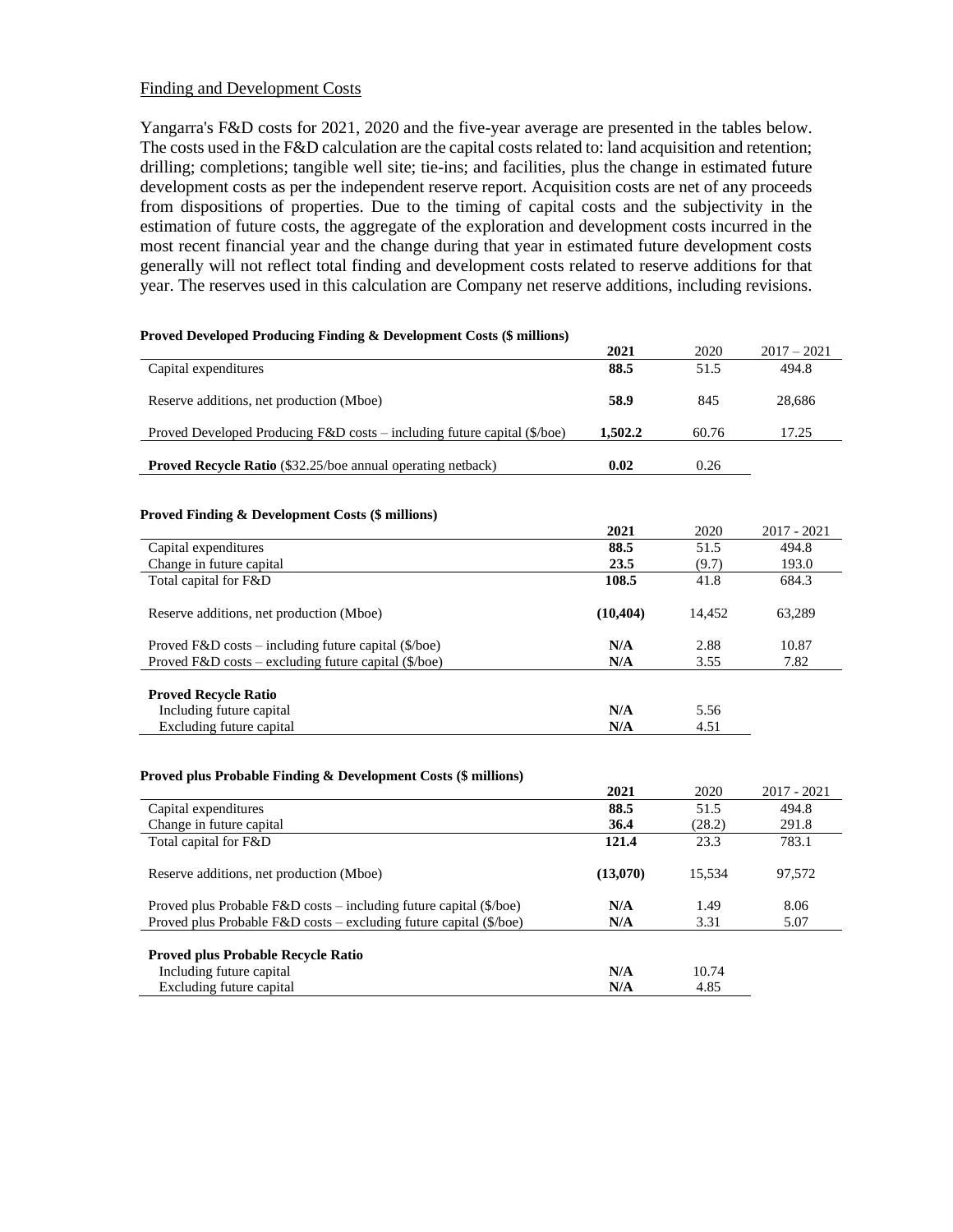### Net Asset Value ("NAV")

| As at December 31, 2021                                | <b>PDP</b> | Total<br>Proved | Proved $+$<br>Probable |
|--------------------------------------------------------|------------|-----------------|------------------------|
|                                                        |            |                 |                        |
| Present Value Reserves, before tax (discounted at 10%) | 345.1      | 1037.1          | 1.506.1                |
| Total Net Debt (\$ million) (unaudited)                | (197.0)    | (197.0)         | (197.0)                |
| Proceeds from the exercise of options (2)              | 7.1        | 7.1             | 7.1                    |
| <b>Net Asset Value</b>                                 | 155.2      | 847.2           | 1,316.2                |
| Fully diluted common shares outstanding (million)      | 94.9       | 94.9            | 94.9                   |
| Net asset value per share                              | \$1.63     | \$8.92          | \$13.86                |

Notes to table:

- (1) The preceding table shows what is customarily referred to as a "produce out" net asset value calculation under which the current value of Yangarra's reserves would be produced at the Deloitte forecast future prices and costs. The value is a snapshot in time as at December 31, 2021 and is based on various assumptions including commodity prices and foreign exchange rates that vary over time. In this analysis, the present value of the proved and probable reserves is calculated at a before tax 10 percent discount rate.
- (2) The calculation of proceeds from exercise of stock options and the diluted number of common shares outstanding only include stock options that are "in-the-money" based on the closing price of YGR of \$1.57 as at December 31, 2021.
- (3) Net debt or adjusted working capital (deficit), which represent current assets less current liabilities, excluding current derivative financial instruments, are used to assess efficiency, liquidity and the general financial strength of the Company. There is no IFRS measure that is reasonably comparable to net debt or adjusted working capital (deficit).

### Year End Disclosure

The audited financial statements for the year-ended December 31, 2021 are scheduled to be released on March 3, 2022.

Additional reserve information as required under NI 51-101 will be included in the Company's Annual Information Form which will be filed on SEDAR on or before March 31, 2022.

### Further Information

For further information, please contact Jim Evaskevich, President and CEO, at (403) 262-9558.

### Reader Advisories:

Unaudited Financial Information and Non-IFRS Measures

Certain financial and operating information included in this press release for the quarter and year ended December 31, 2021, including F&D costs and netbacks are based on estimated unaudited financial results for the quarter and year then ended, and are subject to the same limitations as discussed under Forward Looking Information set out below. These estimated amounts may change upon the completion of audited financial statements for the year ended December 31, 2021 and changes could be material.

**Oil and Gas Advisories**. Natural gas has been converted to a barrel of oil equivalent (Boe) using 6,000 cubic feet (6 Mcf) of natural gas equal to one barrel of oil (6:1), unless otherwise stated. The Boe conversion ratio of 6 Mcf to 1 Bbl is based on an energy equivalency conversion method and does not represent a value equivalency; therefore Boe's may be misleading if used in isolation. References to natural gas liquids ("NGLs") in this news release include condensate, propane, butane and ethane and one barrel of NGLs is considered to be equivalent to one barrel of crude oil equivalent (Boe). One ("BCF") equals one billion cubic feet of natural gas. One ("Mmcf") equals one million cubic feet of natural gas.

All reserve references in this press release are "Company share gross reserves". Company share gross reserves are the Company's total working interest reserves (operating or non-operating) before the deduction of any royalty obligation s but including royalty interests payable the Company. It should not be assumed that the present worth of estimated future cash flow presented in the tables above represents the fair market value of the reserves. There is no assurance that the forecast prices and costs assumptions will be attained, and variances could be material. The recovery and reserve estimates of Yangarra's crude oil, natural gas liquids and natural gas reserves provided herein are estimates only and there